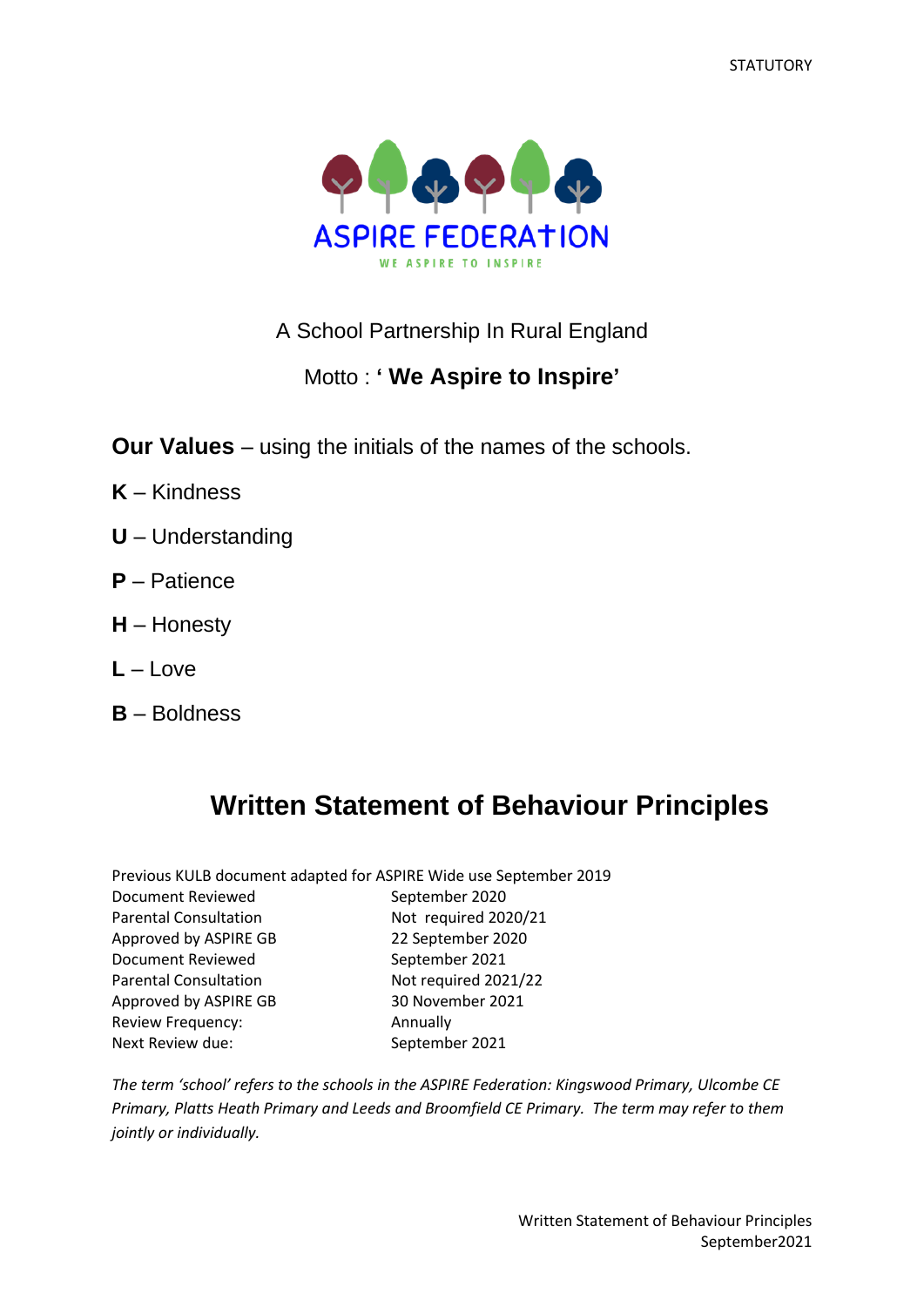At our two Church of England schools this policy will be delivered through strong links made to our Christian values:

## **Ulcombe Church of England Primary School**

At Ulcombe Church of England Primary School we build strong foundations for all; to learn, flourish and fill their hearts with God's love. Everyone is important, valued and needed to make Ulcombe grow. We give a quality all round nurturing education which develops the whole child; "I can do all this through him who gives me strength."

# "**One body, many members, learning together surrounded by God's inclusive love***." (Corinthians 12:12-27)*

| TRUST RESPECT | <b>HOPE</b> | <b>ENDURANCE</b> |
|---------------|-------------|------------------|
|               |             |                  |

Our Christian Vision and Values are reflected within our policies. Within our behaviour policy we seek to find the cause of the behaviour by listening to and talking through the incident by using restorative conversations linked closely to our four fundamental Christian Values. Within this we look at feelings and how we can learn strategies to cope with these feelings. This is reflected in the story from Corinthians which talks about the individuality of our pupils working together as one.

## **Leeds & Broomfield Church of England Primary School**

At Leeds & Broomfield we build strong foundations for all; to learn, flourish and fill their hearts with God's love. Everyone is important, valued and needed to make L&B grow. We give a quality all round nurturing education which develops the whole child; If the rain came we would not fall.

> "*As many hands build a house, so many hearts make a school." (Matthew Ch 7 24-27)*

| Respect | Resilience | Empathy | Curiosity | Honesty |
|---------|------------|---------|-----------|---------|
|---------|------------|---------|-----------|---------|

Our Christian Vision and Values are reflected within in our policies. Within our behaviour policy we seek to find the cause of the behaviour by listening to and talking through the incident by using restorative conversations. Within this we look at feelings and how we can learn strategies to cope with these feelings. This is reflected in the story from Matthew about building strong foundation to enable pupils to flourish.